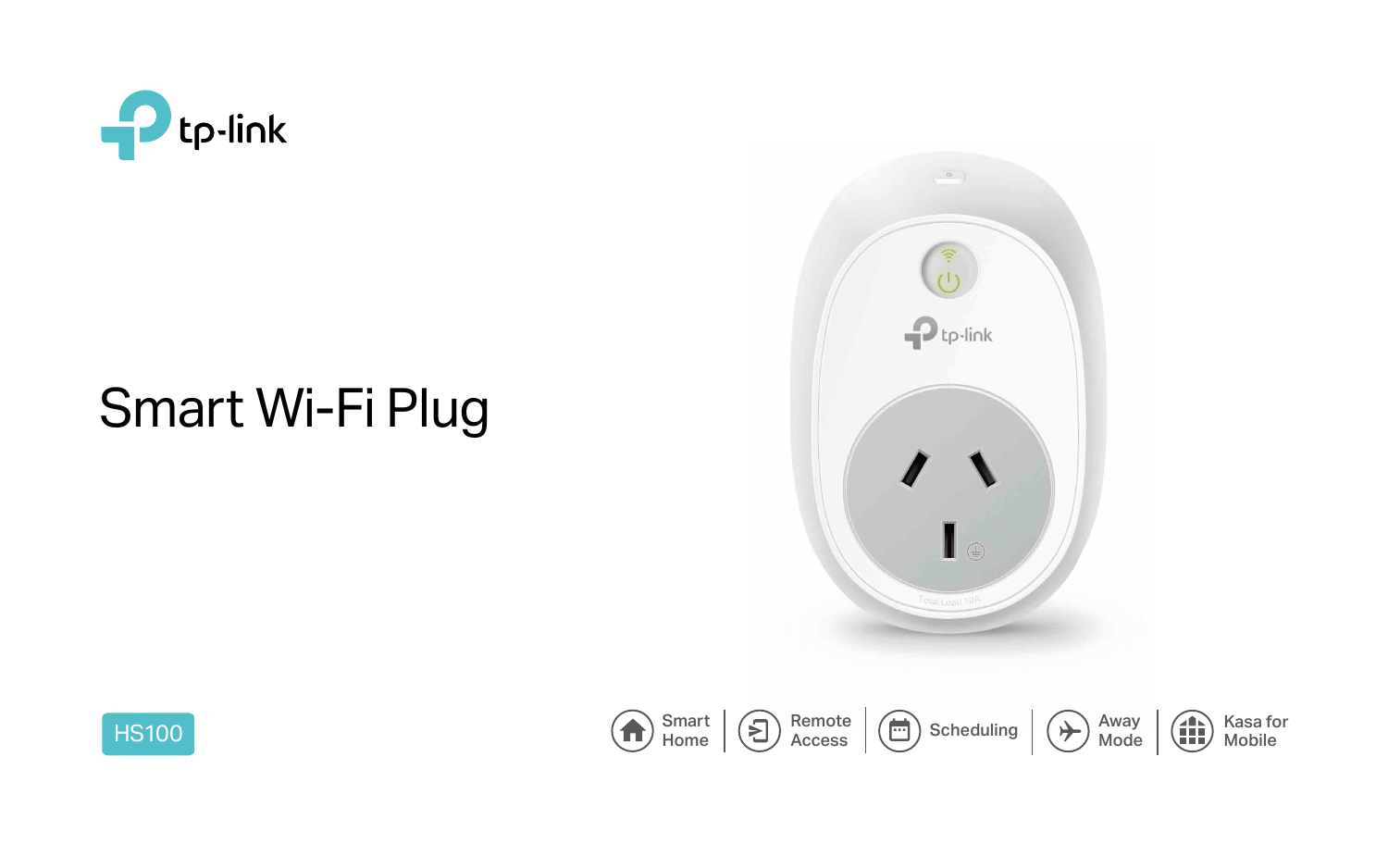The Smart Plugs are easy to set up, and make it easier to manage your home electronics anywhere in the world with a tap of your smartphone. You can also schedule the Smart Plugs to automatically power electronics on and off as needed.

# **Control**

# **Highlights**

# Easily Manage Your Home Electronics Anytime, Anywhere

 You can use Kasa to pair TP-Link smart home products with Google Assistant, giving you the ability to control your home with voice commands.





## Compatible with Google Assistant for Voice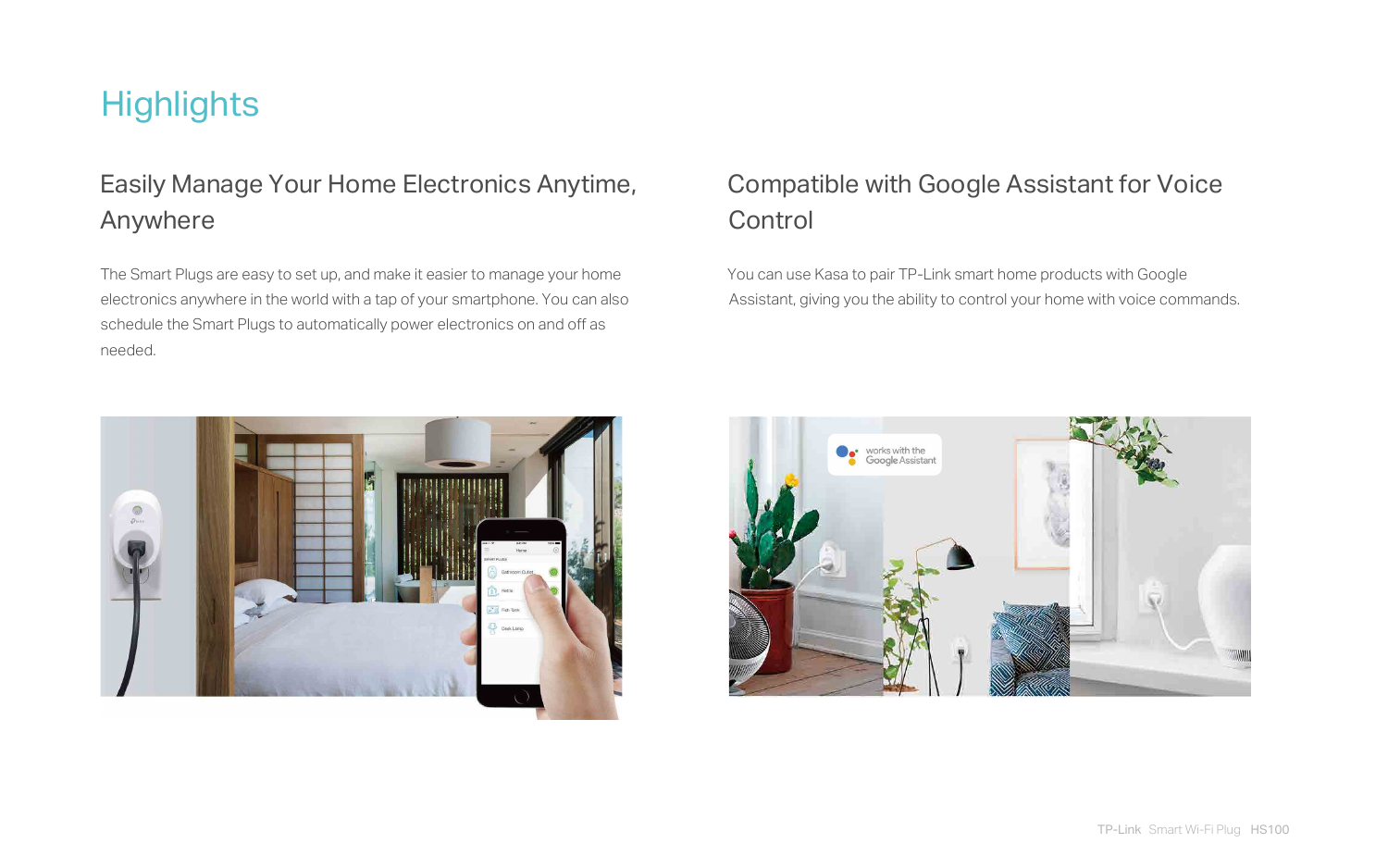# **Features**



- · Anywhere and Anytime Easy setup and control devices connected to the Smart Plugs anywhere with the free Kasa app.
- · Schedule and Timer Schedule the Smart Plugs to automatically power electronics on and off as needed, like setting lights to come on at dusk or turn off at sunrise.

## Ease of Use Compatibility

- · Works with Google Assistant You can pair the Smart Plugs with Google Assistant for voice control.
- · Compatible with Android, iOS The free Kasa app lets you run Smart Plugs from any Android (4.1 and higher) or iOS (iOS 9 and higher) devices.



TP-Link Smart Wi-Fi Plug HS100